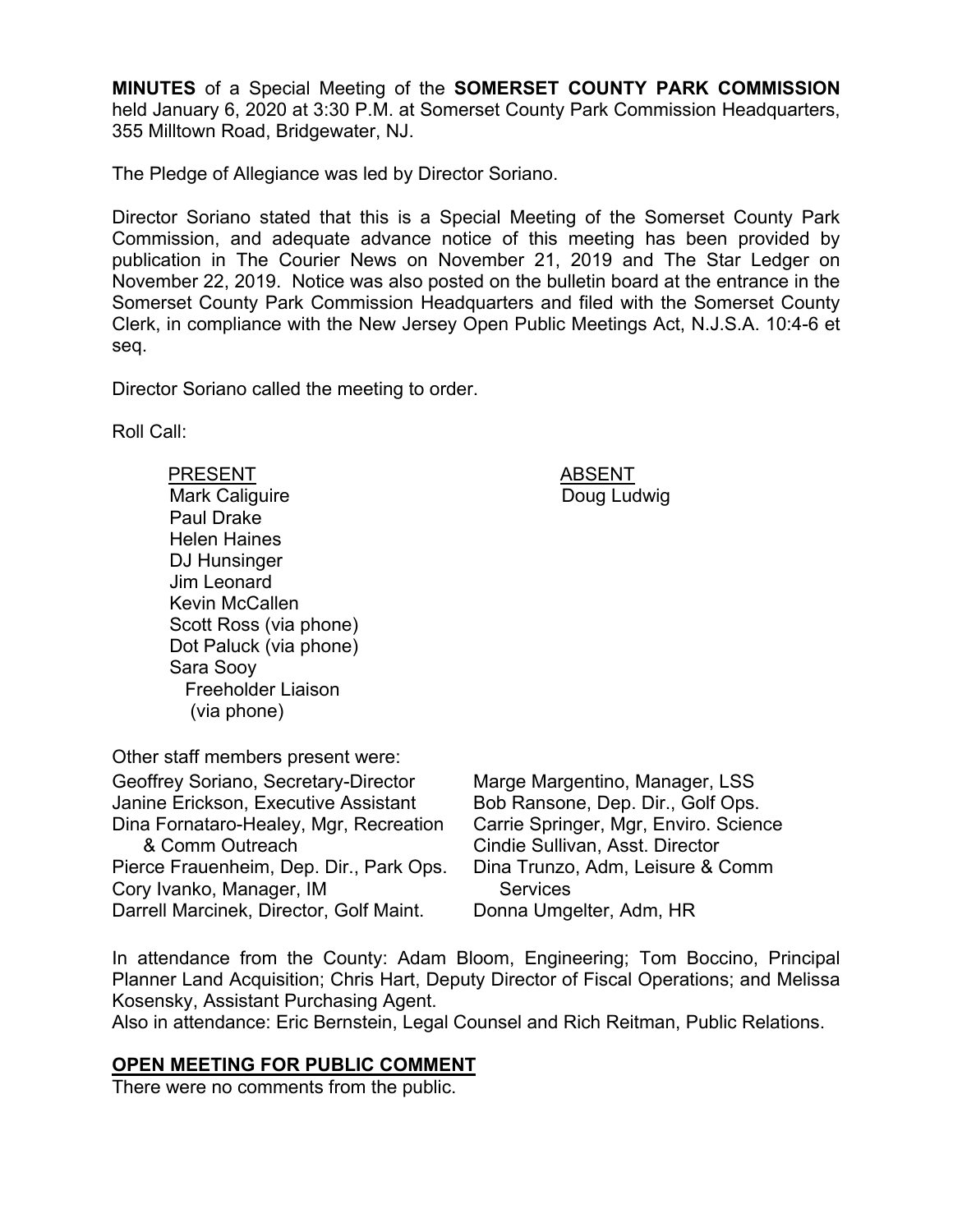# **SWEARING IN OF COMMISSIONER**

The Oath of Office was administered to Paul Drake for the position of Park Commissioner during the Reorganization meeting of Somerset County on Friday, January 3, 2020.

# **REPORT OF THE NOMINATING COMMITTEE**

Commissioner Ross reported that the Nominating Committee met, and the recommendation for Commission President is Mark Caliguire, Vice President is Doyle J. Hunsinger, Secretary is Geoffrey Soriano, and Treasurer is Nicola Trasente. MOVED BY: Commissioner Haines; seconded by: Commissioner Ross. YEAS: Commissioners Caliguire, Drake, Haines, Hunsinger, McCallen, Paluck, and Ross. NAYES: None. ABSENT: Commissioner Leonard, and Ludwig.

#### **ELECTION OF OFFICERS**

Counselor Bernstein administered the Oath of Office to Mark Caliguire for the position of Park Commission President.

Counselor Bernstein administered the Oath of Office to Doyle J. Hunsinger for the position of Park Commission Vice President.

### **CONSENT AGENDA**

#### **RESOLUTIONS**

The following resolutions were moved by Commissioner Hunsinger; seconded by Commissioner Haines. YEAS: Commissioners Drake, Haines, Hunsinger, McCallen, Paluck, Ross, and President Caliguire. NAYES: None. ABSENT: Commissioner Leonard and Ludwig.

### **Resolution R20-001- Adopting the 2020 Temporary Budget**

Resolution adopts the 2020 Temporary Budget which does not exceed 26.25% of the 2019 budget.

#### **Resolution R20-002 – Designating Representatives to the Regional Center Partnership for 2020**

Resolution designates Secretary-Director, Geoffrey Soriano as voting representative and Assistant Director, Cindie Sullivan as alternate.

#### **Resolution R20-003 – Recommending Appointments to the Open Space Advisory Committee for 2020**

Resolution recommends Commissioner Helen Haines as Commission representative and Walter F. Rusak as the Citizen Member.

### **Resolution R20-004– Designating Bank Depositories for 2020**

Resolution designates bank depositories.

### **Resolution R20-005 – Designating Custodians of Petty Cash for 2020**

Resolution designates custodians of Petty Cash.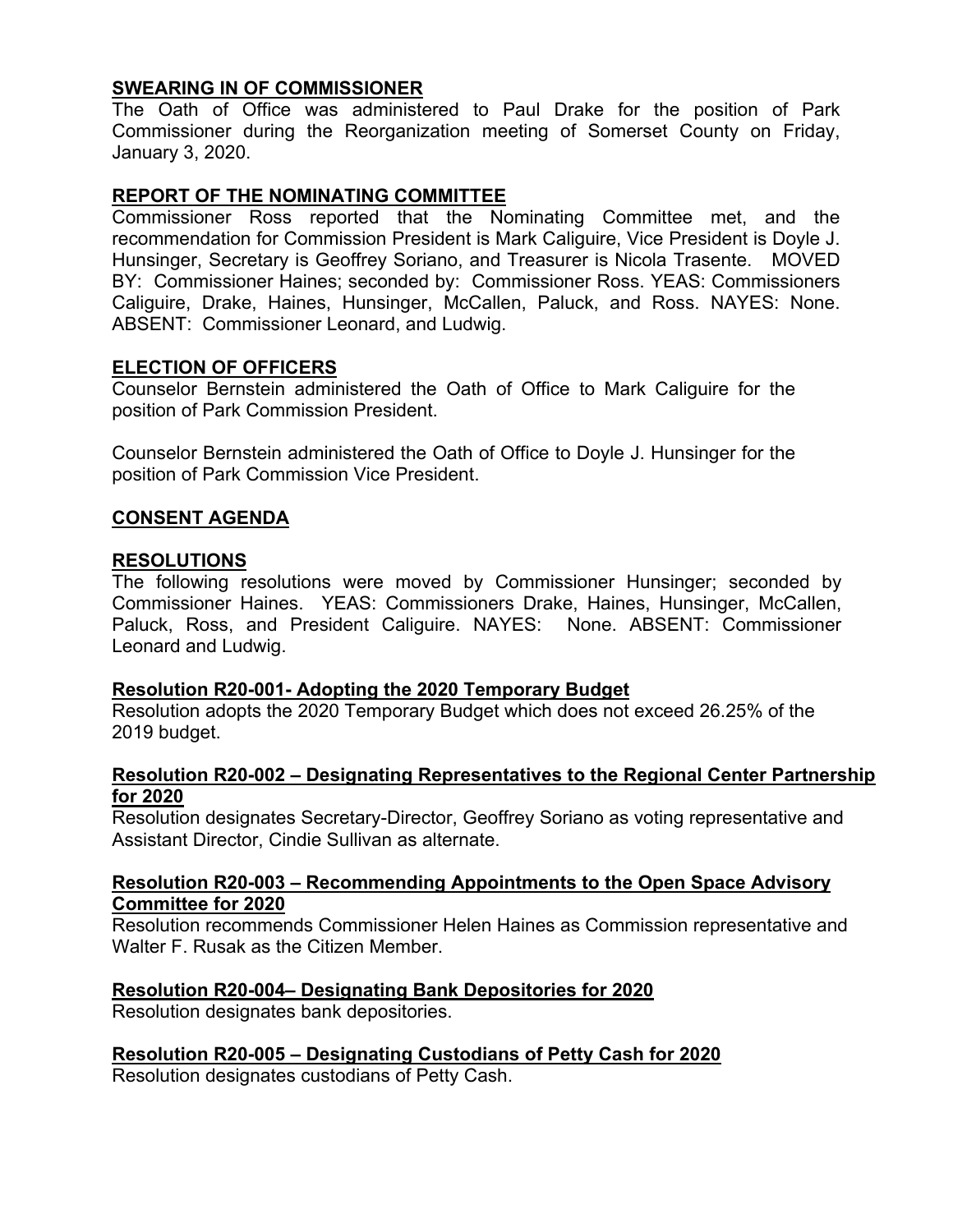### **Resolution R20-006 – Appointing Fund Commissioners for the Somerset County Joint Insurance Fund**

Resolution Director Geoffrey Soriano as Commission representative and HR Administrator Donna Umgelter as alternate.

# **Resolution R20-007 – Designating Official Newspapers**

Resolution designates the Courier News and The Star Ledger as official newspapers.

# **Resolution R20-008 – Awarding Contract for Entertainment Consultant**

Resolution awards contract to LaGuardia and Associates Entertainment, LLC.

# **Resolution R20-009 – Authorizing use of State Contracts**

Resolution authorizes use of various state contracts.

# **Resolution R20-010 – Authorizing use of Morris County Cooperative Pricing Council Cooperative Purchasing System**

Resolution authorizes use of participating vendors under the Morris County Cooperative Pricing Council Cooperative Purchasing System.

# **Resolution R20-011 – Authorizing use of Educational Services Commission of New Jersey Cooperative Purchasing System**

Resolution authorizes use of participating vendors under the Educational Services Commission of NJ Cooperative Purchasing System.

### **Resolution R20-012 – Authorizing use of County Contract for Commercial Toro Parts & Equipment Repairs**

Resolution authorizes purchases from Storr Tractor Co.

# **Resolution R20-013 – Authorizing use of County Contract for Purchase of Lumber Supplies**

Resolution authorizes purchases from Continental Hardware and Madison Township Lumber.

# **Resolution R20-014 – Authorizing use of County Contract for Purchase of Automotive and Diesel Lubricants**

Resolution authorizes purchases from David Weber Oil Co., Parts Authority LLC, and Ditschman Flemington Ford Motor Right Autoparts.

**Resolution R20-015 – Awarding Second year of Five Year Contract for Maintenance and Support for RecTrac, MainTrac, and WebTrac Software Systems**  Resolution awards contract to Vermont Systems, Inc.

### **Resolution R20-016 – Authorizing use of County Contract for Parts and Repairs for Commercial Lawn, Park and Golf Course Equipment**

Resolution authorizes purchases from Finch Services Inc. and Cherry Valley Tractor Sales.